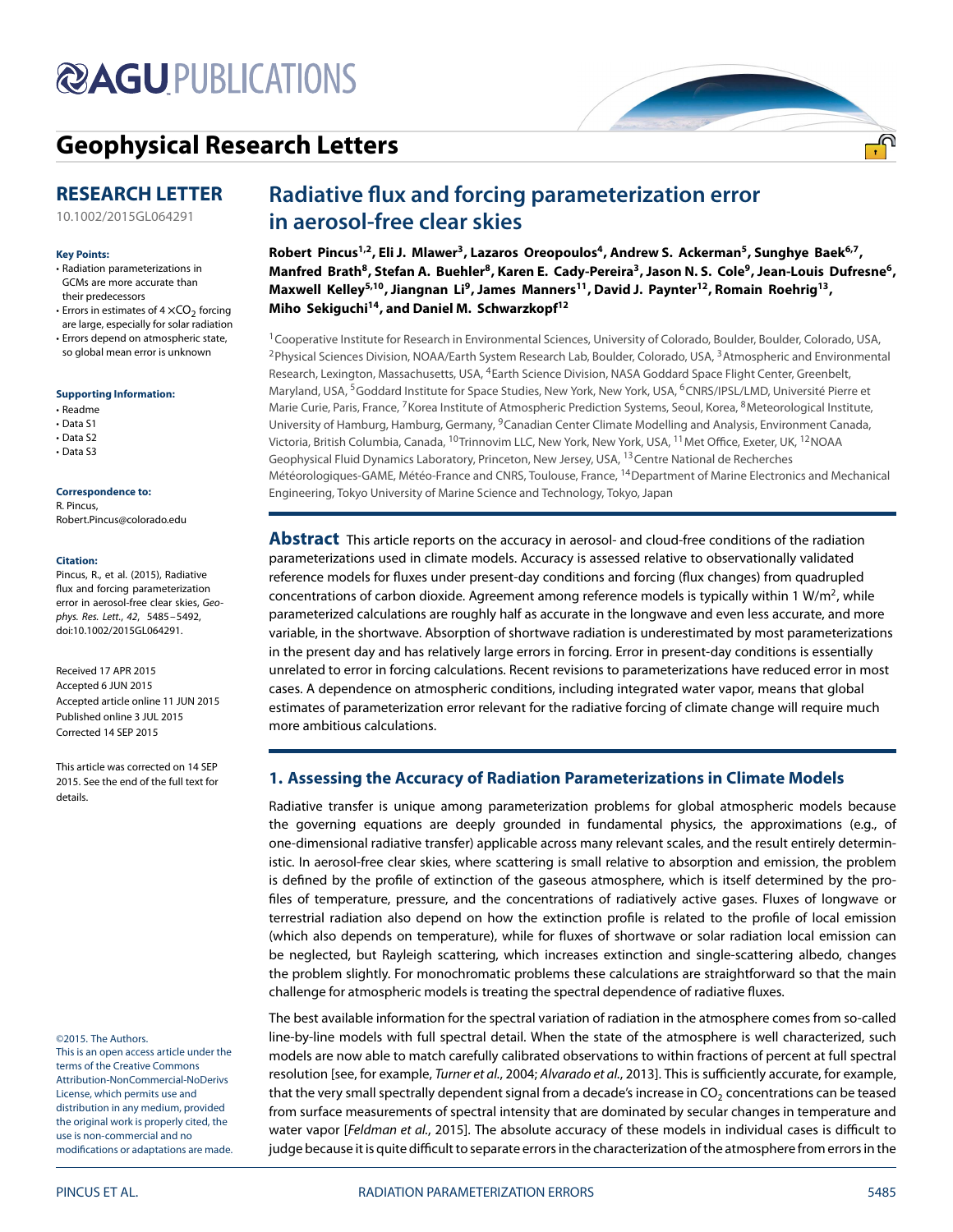spectral variation of optical thickness (vertically integrated extinction). Estimates from remaining spectrally resolved differences against observations suggest that absolute errors in broadband fluxes (i.e., fluxes integrated over all energy emitted by the Sun or Earth) are no larger than about 1 W/m<sup>2</sup> [Oreopoulos and Mlawer, [2010\]](#page-7-1) in the longwave. Comparisons in the shortwave between spectrally resolved measurements and model calculations have been less extensive but suggest that broadband flux errors are somewhat larger.

Broadband fluxes are required by dynamical models of the atmosphere to compute heating and cooling rates within the atmosphere and surface fluxes of energy. The opacity of the cloud- and aerosol-free atmosphere (e.g., the "clear, clean" conditions of Ghan [\[2013\]](#page-6-2)) depends strongly enough on temperature and radiatively active gas concentrations that the extinction of the gaseous atmosphere is computed anew at each location and time. Line-by-line models are impractically slow for this task because absorption coefficients due to gases vary by many orders of magnitude over very narrow spectral intervals. Computationally efficient parameterizations therefore use techniques such as exponential sum fitting of transmissivities [Hunt and Grant, [1969;](#page-6-3) Wiscombe and Evans, [1977\]](#page-7-2), correlated k-distributions [Lacis and Oinas, [1991;](#page-6-4) Fu and Liou, [1992\]](#page-6-5), or the simplified exchange approximation [Fels and Schwarzkopf, [1981;](#page-6-6) Schwarzkopf and Ramaswamy, [1999\]](#page-7-3) to approximate the spectral integral using a relatively small number of quadrature points minimizing some measure of error across a distribution of atmospheric states. (Other simplifications frequently used in parameterizations, such as low angular resolution or the neglect of scattering in the longwave, do not introduce significant errors in aerosol-free clear skies.)

Systematic assessments of parameterizations against the reference models on which they are based date back more than two decades [Ellingson and Fouquart, [1991;](#page-6-7) Cess et al., [1993\]](#page-6-8). Parameterizations have improved over time such that the best now reproduce line-by-line flux calculations in present-day conditions to within about 1 W/m<sup>2</sup> [Oreopoulos et al., [2012\]](#page-7-4), although a surprisingly large range of error still exists for such a well-understood problem. Parameterizations are substantially less accurate with respect to forcing calculations [Collins et al., [2006;](#page-6-9) Forster et al., [2011\]](#page-6-10) (i.e., the change in flux due to a change in atmospheric composition) in part because the sets of atmospheric states used to develop parameterizations often do not include large variations in composition [see, e.g., Mlawer et al., [1997,](#page-6-11) section 4].

But changes in radiative flux that arise from increasing levels of greenhouse gases are precisely the radiative forcing that drives climate change. Parameterization errors in estimates of clear-sky instantaneous radiative forcing, a purely radiative quantity that might be determined to high precision, are one reason that different models participating in coordinated experiments (e.g., the Coupled Model Intercomparison Project or CMIP; see Taylor et al. [\[2012\]](#page-7-5), which describes the recently concluded CMIP5) may be subject to differ-ent instantaneous forcing for the same change in atmospheric composition [Zhang and Huang, [2014;](#page-7-6) Chung and Soden, [2015\]](#page-6-12). This is especially true for large excursions from present-day conditions such as "4  $\times$  CO<sub>2</sub>" (carbon dioxide concentrations quadrupled from their preindustrial value). Despite this concern, abrupt  $4 \times$  CO<sub>2</sub> experiments are widely used to obtain estimates of sensitivity and effective radiative forcing from time-evolving flux imbalance and temperature [Gregory et al., [2004\]](#page-6-13).

Here we examine the accuracy of the greenhouse gas component of a set of parameterizations used in atmospheric models. We consider both fluxes under a range of present-day conditions and the forcing from quadrupled concentrations of carbon dioxide under the same range of conditions. We focus on parameterizations used in climate models (roughly, those that participate in CMIP experiments) because these models are often used to understand the response to forcing; here we seek to identify errors in the forcing itself. (Similar assessments by the chemistry-climate [Forster et al., [2011\]](#page-6-10) and aerosol [Randles et al., [2013\]](#page-7-7) communities have focused on more process-specific metrics using a different set of models though with broadly similar results.) We demonstrate below that recent revisions to parameterizations at several modeling centers have reduced error (at least in our test cases) but that errors in absorption relative to surface and top-of-atmosphere fluxes imply biases in present-day model hydrologic cycles and in the hydrologic sensitivity to increasing greenhouse gas concentrations. We also show that parameterization accuracy often depends on atmospheric state and composition, suggesting that estimates of accuracy at the global scales needed to estimate radiative forcing error require large-scale assessments across a wide-ranging set of conditions.

### **2. Building on Previous Assessments**

We report on calculations following a variant of the protocol used by the First Phase of the Continual Intercomparison of Radiation Codes (CIRC) [see Oreopoulos et al., [2012\]](#page-7-4) in which broadband fluxes are computed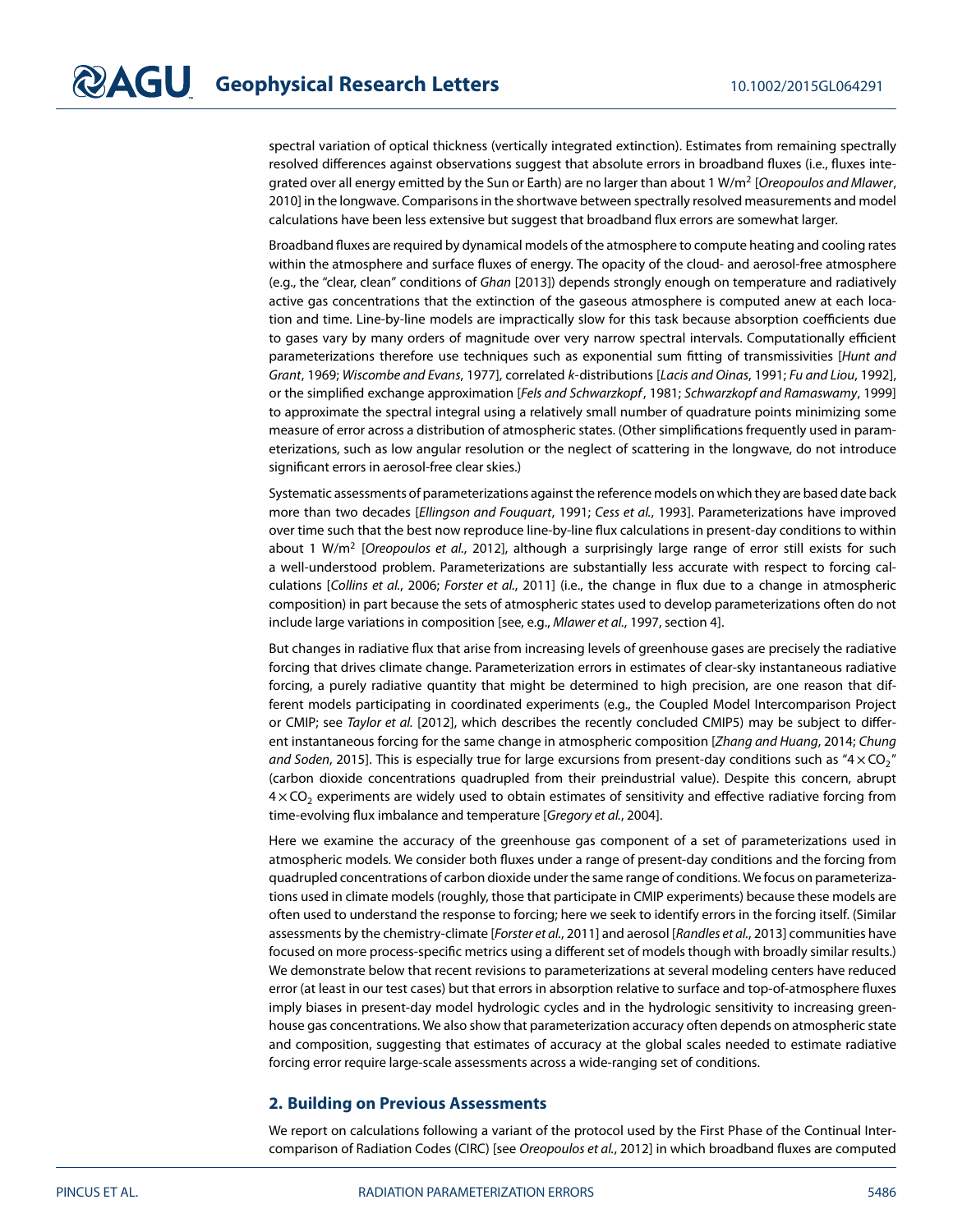for atmospheric and surface conditions (temperature, pressure, and greenhouse gas concentrations) specified in between 55 and 66 layers, roughly comparable to the vertical resolutions used in climate models. In most cases participants performed the calculations with radiative transfer codes extracted from the host model (see the recommendation by Forster et al. [\[2011\]](#page-6-10)), although at least one implemented diagnostic calculations in a single-column version of the full model. We focus on the treatment of gases by considering four clear-sky cases, with precipitable water vapor ranging from 0.32 to 4.85 cm, originally chosen for good agreement between spectral measurements at the surface and reference model calculations using estimates of the overlying atmospheric state. We further simplify the problem by specifying no aerosols and spectrally uniform surface albedo and emissivity. We perform two sets of experiments, one under the initially observed atmo-spheric conditions (essentially repeating the shortwave "case b" calculations of Oreopoulos et al. [\[2012\]](#page-7-4)) and a second in which the observed concentrations of  $CO<sub>2</sub>$  have been quadrupled. Fluxes are reported at the top of atmosphere and the surface. Atmospheric absorption or emission (radiative divergence) is computed as the difference between net downward radiation at these two levels. Forcing is the difference between  $4 \times CO<sub>2</sub>$ and present-day conditions.

We solicited contributions from modeling centers that participate in CMIP exercises. Many provided results from the current version of their radiation parameterization; some also provided results from the version used in CMIP5 [Taylor et al., [2012\]](#page-7-5). Calculations made with version 12.2 of the Line-By-Line Radiative Transfer Model (LBLRTM) model [Clough et al., [2005\]](#page-6-14) provide the benchmark, as they did for CIRC (though CIRC used a slightly older version). Participating radiation models and results from LBLRTM are detailed in the supporting information. Although our assessment does not include every parameterization used by models participating in CMIP, several parameterizations are used in more than one model, so that the radiation component is even less diverse than the already interdependent set of models itself [Knutti et al., [2013\]](#page-6-15).

### **3. Results From CMIP5 and Beyond**

As with past assessments, we find that reference models agree with one another to within 1 W/m<sup>2</sup>, or to fractions of a percent, for almost all calculations, though this level of agreement is not a measure of uncertainty. The absolute accuracy of line-by-line models, as measured by comparisons of high-resolution spectra against observations [e.g., Delamere et al., [2010;](#page-6-16) Mlawer et al., [2012;](#page-6-17) Alvarado et al., [2013\]](#page-6-0), is improving over time. In most cases improvements are due to refined information about the presence, position, and strength of individual absorption lines or continua. Better spectral information introduces changes in broadband fluxes, illustrated in Figure [1](#page-3-0) by results from an older version (9.4+) of LBLRTM (orange squares in this and all subsequent figures) which has less complete spectroscopy and different models for the water vapor continuum, and agrees less well with spectrally resolved observations, than the more recent version (12.2) we use as our benchmark. (Broadband fluxes and forcings are far more similar than spectrally resolved differences; see Alvarado et al. [\[2013\]](#page-6-0).) More sophisticated treatment of line interactions is also useful: the primary difference between the ARTS 2.2 (small black squares) and ARTS 2.3 (large black squares) is the treatment of line mixing by  $CO<sub>2</sub>$  (revisions to continua, also present, have a small impact). Full names of the radiative transfer codes and the institutions using them is provided in the supporting information.

Nonetheless, line-by-line model results are almost entirely determined by the underlying spectroscopic data including models for absorption continua. All the line-by-line models in this study use the same continua in the longwave, so spread among the reference models does not reflect true uncertainty. Indeed, line-by-line models have agreed well with one another for several decades [e.g., Ridgway and Arking, [1991\]](#page-7-8), often to a greater degree than they have agreed with observations.

Whatever the underlying uncertainty in line-by-line calculations, parameterizations are constructed to reproduce these reference model results across a range of atmospheric conditions. By this measure parameterization accuracies vary more widely across quantities (e.g., top-of-atmosphere versus surface flux), spectral intervals, and atmospheric conditions than do reference models. For top-of-atmosphere longwave flux and forcing, as one example, parameterization error is relatively low (Figure [1\)](#page-3-0) [see also Oreopoulos et al., [2012\]](#page-7-4), but even here errors of 2 W/m<sup>2</sup> (roughly 1%, depending on the case) in present-day net flux and 0.5 W/m<sup>2</sup> (10%) in forcing from quadrupled CO<sub>2</sub> concentrations are common. Figure [1](#page-3-0) is meant to be illustrative; readers interested in details will find an exhaustive set of figures in the supporting information.

Revisions to parameterizations since CMIP5 have reduced errors, in some cases dramatically, with respect to both flux and forcing (compare the filled circles and dark grey histogram bars in Figur[e 1](#page-3-0) to the open circles and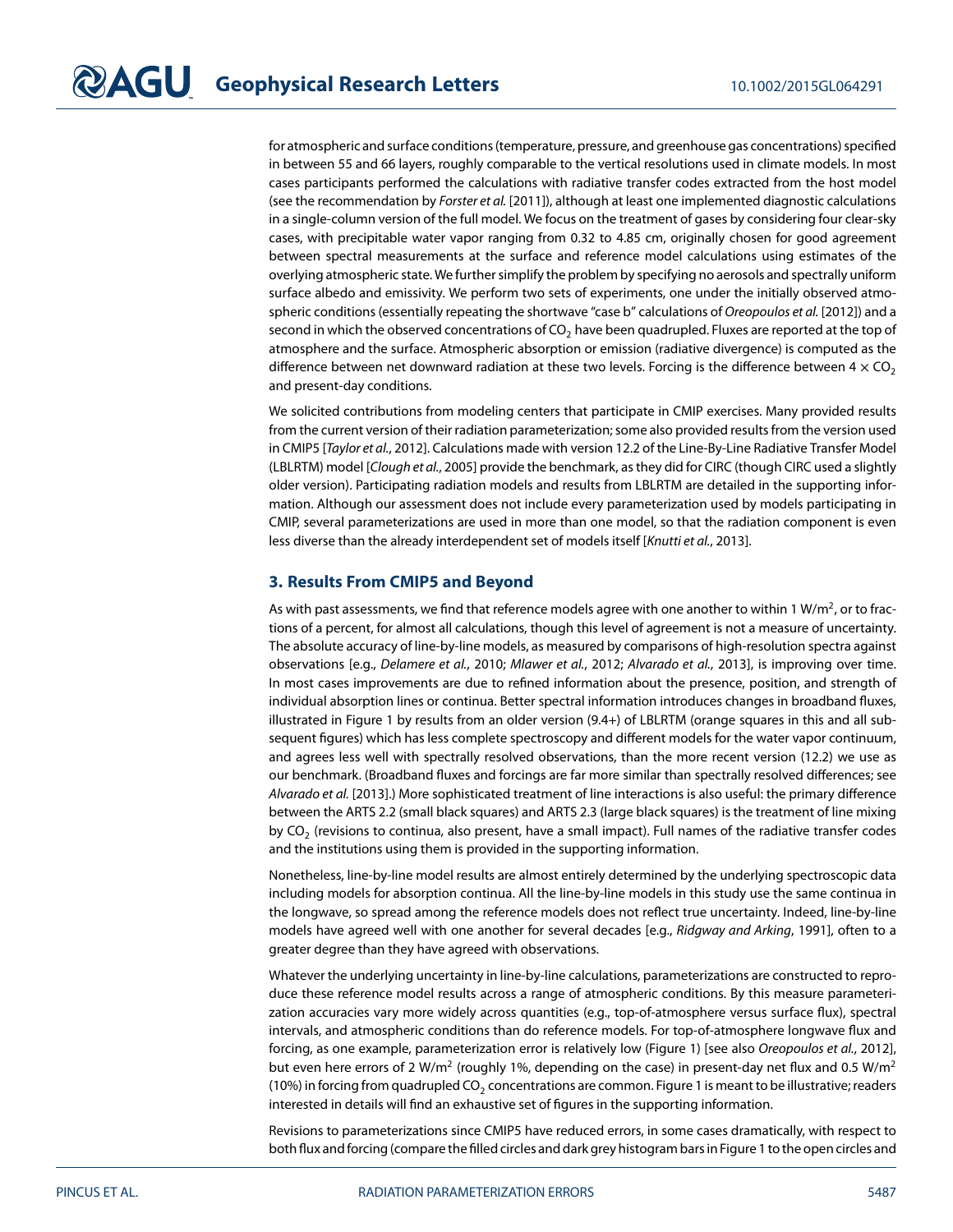

<span id="page-3-0"></span>**Figure 1.** (left) Errors in top-of-atmosphere net downward broadband longwave flux under present-day conditions and (right) error in forcing from  $CO<sub>2</sub>$  concentrations quadrupled from present-day values for a variety of reference models (squares, including one high-resolution k-distribution model) and parameterizations used in climate models (circles). Calculations for four atmospheric profiles are ordered by column-integrated water vapor ranging from 0.32 to 4.85 cm. Reference values are noted. Histograms along the right edge of each panel show the error by model type (black for reference models, dark grey for current parameterizations, and light grey for parameterizations used in CMIP5; normalized across model categories) in intervals of 1 (Figure [1,](#page-3-0) left) or 0.5 (Figure 1, right) W/m<sup>2</sup>) centered on 0. Reference models agree to within fractions of a percent in most calculations. Parameterization error is larger but still modest, with error in some parameterizations depending strongly on the water vapor path. Parameterizations that have been updated since CMIP5 are more accurate than their predecessors (compare filled circles and dark grey histogram bars to open circles and light grey bars.)

light grey histogram bars; see also Figures S1 and S2 in the supporting information). In most cases the reduced error is due to improved parameterizations of spectroscopy, i.e., more accurate treatment of how the optical thickness of the gaseous component of the atmosphere depends on temperature, pressure, and composition. (Other changes may be relevant for more complicated atmospheric conditions including aerosols and clouds.)

The remaining error is not random, however. Many parameterizations systematically either overestimate or underestimate a given radiative quantity. Perhaps more importantly, errors depend to some extent on atmospheric state including the profile of temperature and humidity. This is evident in how the error in present-day flux in the GISS parameterizations (shown in brown circles), and the error in forcing in all models but especially MSTRNX (green circles), depend on column-integrated water vapor, which increases from left to right in Figure [1.](#page-3-0) As we discuss below, the state dependence of parameterization error makes it hard to extrapolate from relatively few cases, even those constructed to sample, say, latitudinal dependence [Myhre and Stordal, [1997;](#page-6-18) Forster et al., [2011\]](#page-6-10) to global or regional estimates of error.

Relationships among errors at the top of atmosphere, surface, and within the atmosphere can have important impacts on the host model: because globally averaged surface radiative fluxes affect the planet's surface temperature while net radiative cooling controls the global amount of precipitation, radiation parameterization errors can impact present-day energy and water cycles nearly independently. In general, errors in longwave fluxes at the top-of-atmosphere and surface often partially compensate for one another (Figure [2,](#page-4-0) left). For some parameterizations the reasons for this compensation are understood: the GFDL longwave parameterization, for example, includes energy in a narrower spectral interval than do the reference calculations, resulting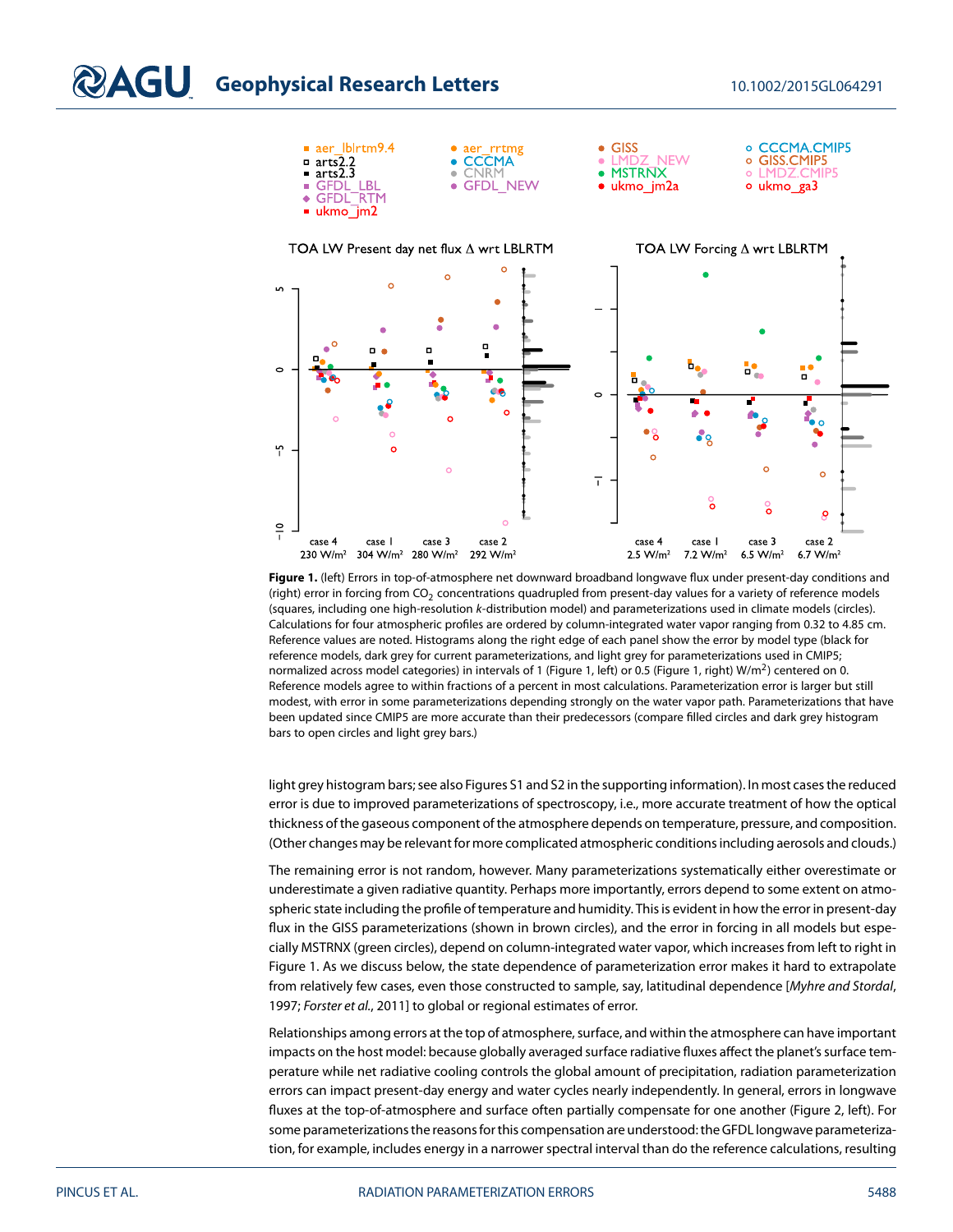

<span id="page-4-0"></span>Error in LW TOA present-day flux (W/m<sup>2</sup>)

Error in SW TOA present-day flux (W/m<sup>2</sup>)

**Figure 2.** Errors in surface net downward (left) longwave and (right) shortwave flux in the present day as a function of errors in net top-of-atmosphere flux, along with (diagonal) isolines of constant error in atmospheric absorption inferred from fluxes at the boundary. All four cases are shown. Axis tick marks are every 1 W/m<sup>2</sup> and absorption isolines every 5 W/m<sup>2</sup>. Errors in longwave boundary fluxes and radiative divergence are generally within a few W/m<sup>2</sup>, especially for current parameterizations, while errors in shortwave fluxes and absorption are twice as large.

in smaller upwelling fluxes (positive error) at both the surface and top of the atmosphere and hence very small impacts on atmospheric cooling.

Calculations in the shortwave are generally less accurate in absolute terms than in the longwave [see also Oreopoulos et al., [2012\]](#page-7-4), though for boundary fluxes the relative errors are similar (within a few percent). More importantly, shortwave errors at the top of atmosphere tend to be of opposite sign to those at the surface, leading to errors in radiative divergence as large as 10 W/m<sup>2</sup> or 5% even for current parameterizations. Errors for the GISS and LMDZ CMIP5-era parameterizations are even more dramatic. In all but one parameterization shortwave absorption tends to be underestimated, implying a bias toward increased global precipitation in many host models. The exception is the GFDL parameterization, for which slightly greater solar absorption is consistent with the reference model on which the parameterization is based. This line-by-line model absorbs more than our benchmark due to more recent underlying spectroscopic data and to a different treatment of water vapor continua due to Paynter and Ramaswamy [\[2011\]](#page-7-9). Thus, the overestimate of absorption by GFDL relative to our reference is more properly viewed as a legitimate difference than an error.

Similarly, the partitioning of forcing errors within and at the boundaries of the atmosphere means that parameterization errors may project differently onto climate (temperature) and hydrologic sensitivities to increasing concentrations of greenhouse gases. In the shortwave most  $4 \times CO<sub>2</sub>$  forcing errors, like errors in present-day fluxes, are of opposite sign at the boundaries (see Figure [3,](#page-5-0) left) so that errors in radiative divergence are relatively larger than at the surface or the top of the atmosphere. This implies that radiation parameterization errors will have larger impacts on hydrologic sensitivity than on climate sensitivity. The situation is much better in the longwave as shown in Figure S3. In practice relationships between forcing at the boundaries of and within the atmosphere will be modified by tropospheric and stratospheric adjustments, normally considered as part of the total forcing, that may dampen or amplify one error without affecting others.

It is tempting to think of parameterizations as being better or worse depending on some measure of the error in, for example, present-day fluxes, but the size of the error under present-day conditions says nearly nothing about the magnitude of errors in forcing (Figures [3,](#page-5-0) right, and S4). Instead, relationships between errors in present-day and  $4 \times CO<sub>2</sub>$  conditions are determined more by the parameterization being used than by atmospheric state. To the extent that these results hold on a global scale, it suggests both that present-day biases do not imply errors in forcing (e.g., the Met Office or GFDL parameterizations) and, conversely, that parameterizations with small errors in the present day may still have significant forcing errors (e.g., the CCC and RRTMG parameterizations).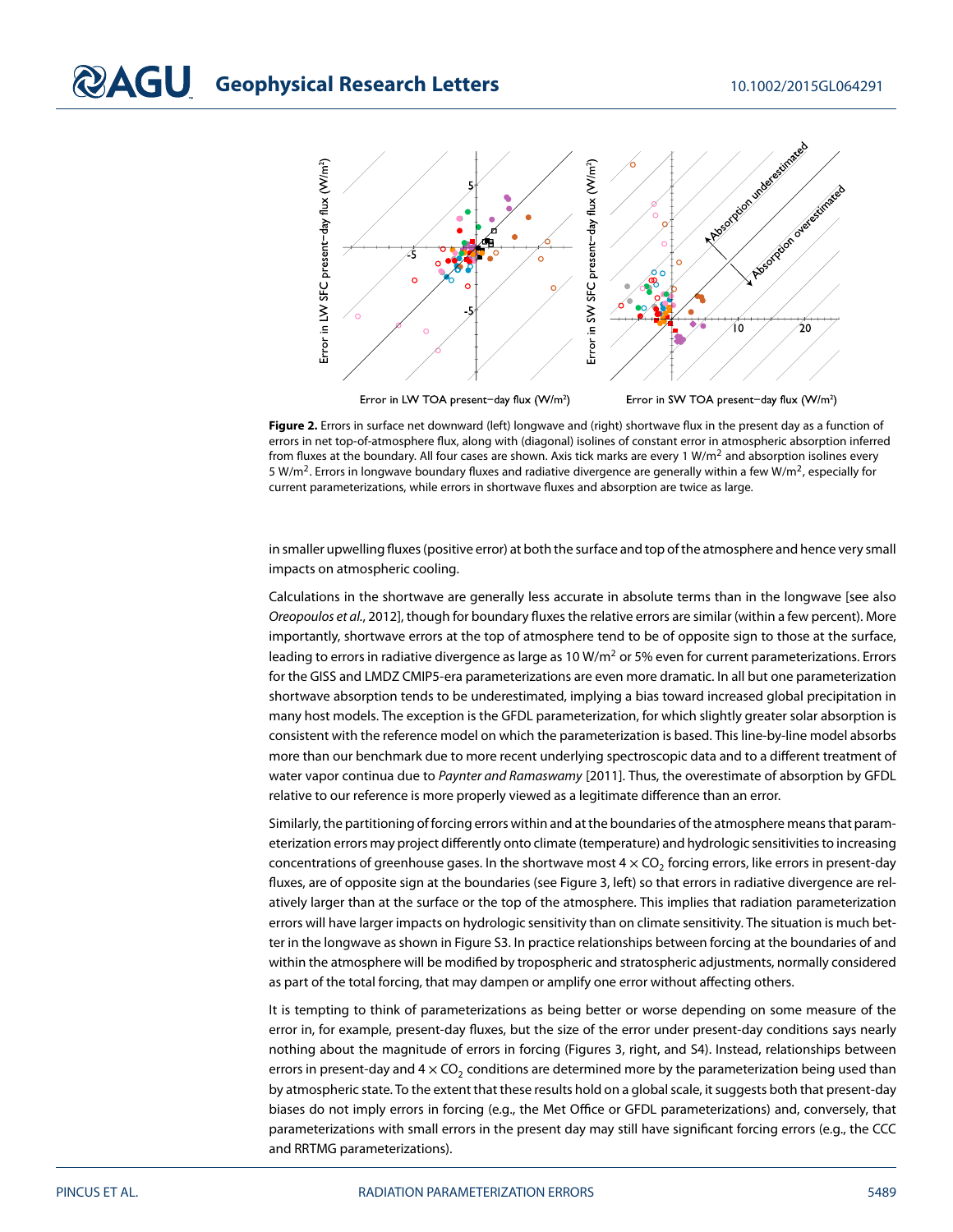

<span id="page-5-0"></span>Figure 3. (left) Errors in surface net downward shortwave forcing from quadrupled present-day CO<sub>2</sub> concentrations as a function of error in net top-of-atmosphere forcing, along with (diagonal) isolines of constant error in atmospheric absorption forcing. Axis tick marks are every 1 W/m<sup>2</sup> and absorption isolines every 5 W/m<sup>2</sup>. For many parameterizations errors in top-of-atmosphere forcing are smaller than errors in surface forcing, implying errors in absorption forcing with impacts on the host model's hydrologic cycle. (right) Error in solar absorption forcing as a function of error in the present-day estimates of solar absorption. Parameterizations have characteristic relationships among present-day and forcing errors that outweigh the impact of atmospheric state. Errors in the present day are a poor predictor of errors in forcing.

### **4. Tracing Error From a Few Aerosol-Free Clear Skies to Projections of Climate Change**

A focus on clear skies may seem narrow given that roughly two thirds of the planet's surface at any given time is covered by some kind of cloud [e.g., Stubenrauch et al., [2013\]](#page-7-10). But clear-sky errors exist even in cloudy skies (though they need not add linearly to errors introduced in the treatment of clouds), and clouds do not affect forcing directly, so that characterizing the error in aerosol-free clear skies remains a useful starting point for assessing errors in radiative forcing.

The errors reported here come from snapshots at an essentially arbitrary point in time. In particular, the models to be used in CMIP6 [Meehl et al., [2014\]](#page-6-19) are still under construction and the radiation parameterizations are subject to revision before simulations are made and shared. One goal of intercomparison exercises is to iden-tify errors so they may be fixed (see discussions in Cahalan et al. [\[2005\]](#page-6-20), for example), and this study has already motivated two changes reflected in our results: spectroscopy was updated in the GISS parameterizations, and an important simplification (the assumption that surface skin and surface air temperature are identical) was relaxed in the LMDZ and CNRM longwave parameterizations after initial calculations demonstrated relatively large errors in two cases. Further revisions may be expected in the next generation of climate models. Some, we hope, will expand the range of atmospheres used to train the parameterization to include conditions such as large concentrations of greenhouse gases.

The reference models on which radiation parameterizations are based are themselves moving targets whose results change modestly as knowledge of the underlying spectroscopy improves, especially in the shortwave. All reference models in this study, for example, rely on the HITRAN (HIgh-resolution TRANsmission) spectroscopic data; differences between the 2012 and 2008 versions [Rothman et al., [2009,](#page-7-11) [2013\]](#page-7-12) explain half or more (1 to 1.5 W/m<sup>2</sup>, depending on the case) of the difference in absorption calculations with LBLRTM (which uses the older version) and the GFDL RFM line-by-line model. Periodic and/or continual assessments of radiation parameterizations help modeling centers from straying too far from current spectroscopic knowledge.

Radiation parameterization error is a function of the state of the atmosphere, as is clear from Figure [1.](#page-3-0) The set of conditions used in our calculations was originally determined by the availability of high-quality observational data with which line-by-line models could be validated [Turner et al., [2004\]](#page-7-0). We cannot extrapolate from these limited results to obtain global estimates of parameterization error in even in aerosol- and cloud-free skies. One goal of the Radiative Forcing Model Intercomparison Project (RFMIP, [http://www.wcrp-climate.org/modelling-wgcm-mip-catalogue/modelling-wgcm-mips/418-wgcm-rfmip\)](http://www.wcrp-climate.org/modelling-wgcm-mip-catalogue/modelling-wgcm-mips/418-wgcm-rfmip)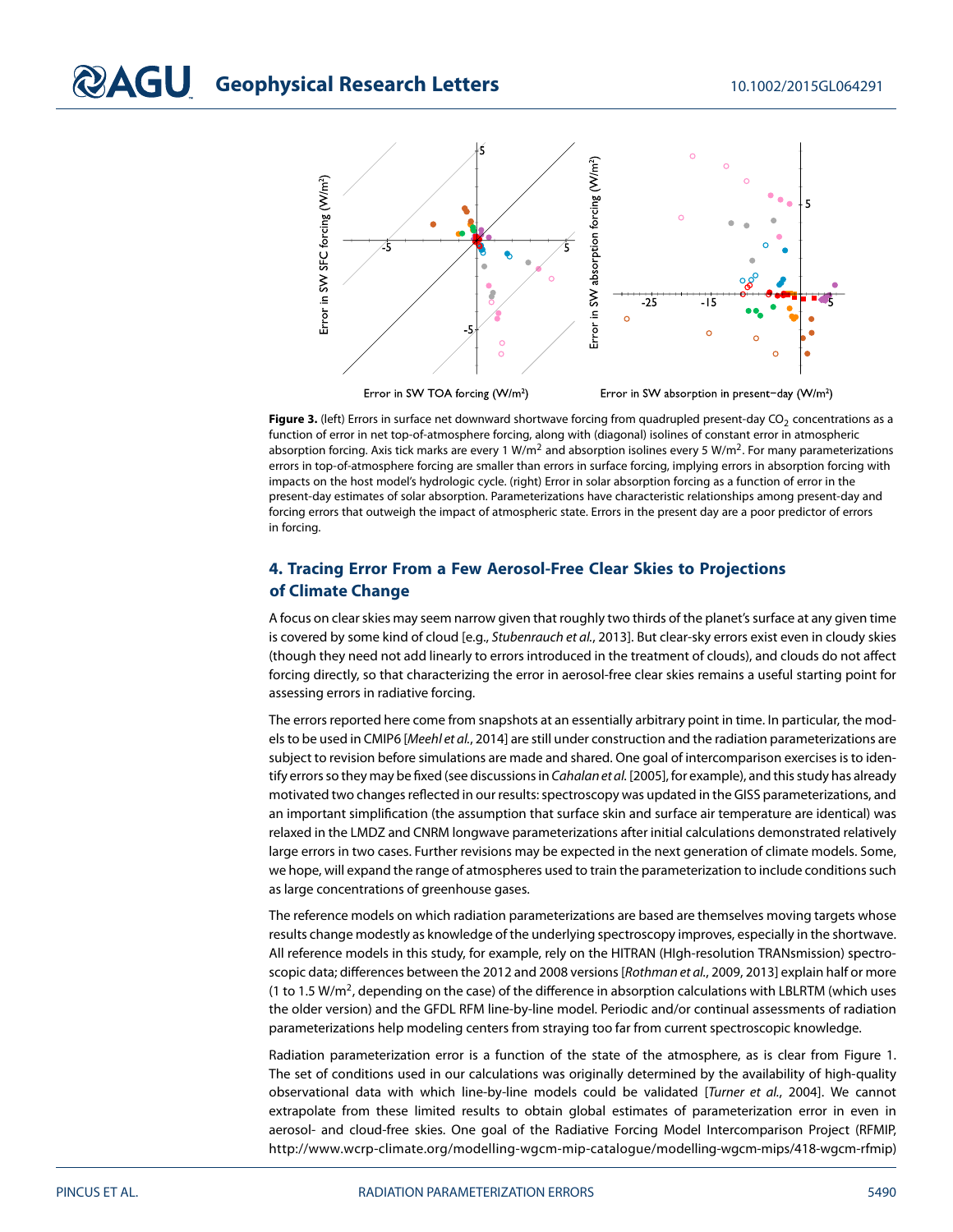associated with CMIP6 is to provide such globally relevant estimates, under present-day and future conditions and in strongly forced scenarios, by performing off-line radiative transfer calculations under a much larger range of atmospheric conditions than is discussed here or in past assessments—a set of conditions designed to allow for estimates of global parameterization error. These calculations will enable the surprisingly large diversity in instantaneous clear-sky radiative forcing from  $4 \times CO<sub>2</sub>$  [Zhang and Huang, [2014;](#page-7-6) Chung and Soden, [2015\]](#page-6-12), for example, to be decomposed into correctable parameterization errors and legitimate differences in model climatology.

Highly accurate calculation of radiative fluxes is of primary interest to the climate modeling community where long free-running simulations and highly variable greenhouse gas concentrations are the norm. The range of parameterization errors, especially with respect to forcing, implies that specifying changes in greenhouse gas concentrations (as in CMIP) does not completely determine the instantaneous clear-sky radiative forcing to which each model is subject. In fairness it is the effective radiative forcing, including model-specific rapid adjustments [see, e.g., Sherwood et al., [2015\]](#page-7-13) and state-dependent sensitivities, that is relevant to determining the long-term climate response. Diversity in adjustments [Andrews et al., [2012;](#page-6-21) Zelinka et al., [2014\]](#page-7-14) will partly mask and may well outweigh the range of parameterization error. But rapid adjustments themselves can be influenced by radiation parameterization error [Oqura et al., [2014\]](#page-6-22), and, given the maturity of understanding about radiative transfer, global estimates of parameterization error are a necessary first step in efforts to characterize and assess radiative forcing.

### <span id="page-6-0"></span>**References**

- Alvarado, M. J., V. H. Payne, E. J. Mlawer, G. Uymin, M. W. Shephard, K. E. Cady-Pereira, J. S. Delamere, and J. L. Moncet (2013), Performance of the Line-By-Line Radiative Transfer Model (LBLRTM) for temperature, water vapor, and trace gas retrievals: Recent updates evaluated with IASI case studies, Atmos. Chem. Phys., 13(14), 6687–6711.
- <span id="page-6-21"></span>Andrews, T., J. M. Gregory, M. J. Webb, and K. E. Taylor (2012), Forcing, feedbacks and climate sensitivity in CMIP5 coupled atmosphere-ocean climate models, Geophys. Res. Lett., 39, L09712, doi[:10.1029/2012GL051607.](http://dx.doi.org/10.1029/2012GL051607)
- <span id="page-6-20"></span>Cahalan, R. F., et al. (2005), The I3RC—Bringing together the most advanced radiative transfer tools for cloudy atmospheres, Bull. Am. Meteorol. Soc., 86, 1275–1293.
- <span id="page-6-8"></span>Cess, R. D., et al. (1993), Uncertainties in carbon dioxide radiative forcing in atmospheric general circulation models, Science, 262(5137), 1252–1255.
- <span id="page-6-12"></span>Chung, E.-S., and B. J. Soden (2015), An assessment of direct radiative forcing, radiative adjustments, and radiative feedbacks in coupled ocean–atmosphere models, J. Clim., 28(10), 4152–4170.
- <span id="page-6-14"></span>Clough, S. A., M. W. Shephard, E. J. Mlawer, J. S. Delamere, M. J. Iacono, K. Cady-Pereira, S. Boukabara, and P. D. Brown (2005), Atmospheric radiative transfer modeling: A summary of the AER codes, J. Quant. Spectrosc. Radiat. Transfer, 91(2), 233–244.
- <span id="page-6-16"></span><span id="page-6-9"></span>Collins, W. D., et al. (2006), Radiative forcing by well-mixed greenhouse gases: Estimates from climate models in the Intergovernmental Panel on Climate Change (IPCC) Fourth Assessment Report (AR4), J. Geophys. Res., 111, D14317, doi[:10.1029/2005JD006713.](http://dx.doi.org/10.1029/2005JD006713)
- <span id="page-6-13"></span><span id="page-6-10"></span><span id="page-6-7"></span><span id="page-6-6"></span><span id="page-6-5"></span><span id="page-6-3"></span><span id="page-6-2"></span><span id="page-6-1"></span>Delamere, J. S., S. A. Clough, V. H. Payne, E. J. Mlawer, D. D. Turner, and R. R. Gamache (2010), A far-infrared radiative closure study in the Arctic: Application to water vapor, J. Geophys. Res., 115, D17106, doi[:10.1029/2009JD012968.](http://dx.doi.org/10.1029/2009JD012968)
	- Ellingson, R. G., and Y. Fouquart (1991), The intercomparison of radiation codes in climate models: An overview, J. Geophys. Res., 96(D5), 8925–8927.
	- Feldman, D. R., W. D. Collins, P. J. Gero, M. S. Torn, E. J. Mlawer, and T. R. Shippert (2015), Observational determination of surface radiative forcing by  $CO_2$  from 2000 to 2010, Nature, 519(7543), 339-343.
	- Fels, S. B., and M. D. Schwarzkopf (1981), An efficient, accurate algorithm for calculating CO<sub>2</sub> 15 µm band cooling rates, J. Geophys. Res., 86(C2), 1205–1232.
	- Forster, P. M., et al. (2011), Evaluation of radiation scheme performance within chemistry climate models, J. Geophys. Res., 116, D10302, doi[:10.1029/2010JD015361.](http://dx.doi.org/10.1029/2010JD015361)
	- Fu, Q., and K. N. Liou (1992), On the correlated k-distribution method for radiative transfer in nonhomogeneous atmospheres, J. Atmos. Sci., 49, 2139–2156.
	- Ghan, S. J. (2013), Technical note: Estimating aerosol effects on cloud radiative forcing, Atmos. Chem. Phys., 13(19), 9971–9974.
	- Gregory, J. M., W. J. Ingram, M. A. Palmer, G. S. Jones, P. A. Stott, R. B. Thorpe, J. A. Lowe, T. C. Johns, and K. D. Williams (2004), A new method for diagnosing radiative forcing and climate sensitivity, Geophys. Res. Lett., 31, L03205, doi[:10.1029/2003GL018747.](http://dx.doi.org/10.1029/2003GL018747)
	- Hunt, G. E., and I. P. Grant (1969), Discrete space theory of radiative transfer and its application to problems in planetary atmospheres, J. Atmos. Sci., 26(5), 963–972.
	- Knutti, R., D. Masson, and A. Gettelman (2013), Climate model genealogy: Generation CMIP5 and how we got there, Geophys. Res. Lett., 40, 1194–1199, doi[:10.1002/grl.50256.](http://dx.doi.org/10.1002/grl.50256)
	- Lacis, A. A., and V. Oinas (1991), A description of the correlated k-distribution method for modeling non-grey gaseous absorption, thermal emission, and multiple scattering in vertically inhomogeneous atmospheres, J. Geophys. Res., 96, 9027–9063.
	- Meehl, G. A., R. Moss, K. E. Taylor, V. Eyring, R. J. Stouffer, S. Bony, and B. Stevens (2014), Climate model intercomparisons: Preparing for the next phase, Eos Trans. AGU, 95(9), 77–78.
	- Mlawer, E. J., S. J. Taubman, P. D. Brown, M. J. Iacono, and S. A. Clough (1997), RRTM, a validated correlated-k model for the longwave, J. Geophys. Res., 103, 16,663–16,682.
	- Mlawer, E. J., V. H. Payne, J. L. Moncet, J. S. Delamere, M. J. Alvarado, and D. C. Tobin (2012), Development and recent evaluation of the MTCKD model of continuum absorption, Philos. Trans. R. Soc. London, Ser. A, 370(1968), 2520–2556.
	- Myhre, G., and F. Stordal (1997), Role of spatial and temporal variations in the computation of radiative forcing and GWP, J. Geophys. Res., 102(D10), 11,181–11,200.
	- Ogura, T., M. J. Webb, M. Watanabe, F. H. Lambert, Y. Tsushima, and M. Sekiguchi (2014), Importance of instantaneous radiative forcing for rapid tropospheric adjustment, Clim. Dyn., 43(5–6), 1409–1421.

#### **Acknowledgments**

The data on which this paper is based, including atmospheric profiles used in the radiative transfer calculations and the results of the calculations as provided by participants, are included in the supporting information. We are grateful for helpful comments from two anonymous reviewers. This work was financially supported by the Regional and Global Climate Modeling Program of the US Department of Energy Office of Environmental and Biological Sciences (grants DE-SC0012549 to R.P. and DE-SC0012399 to E.J.M.). A.S.A., L.O., and M.K. were supported by the NASA Modeling, Analysis, and Prediction program. S.B. was partially supported through the Cluster of Excellence "CliSAP" (EXC177), Universität Hamburg, funded through the German Science Foundation (DFG). S.B. and J.L.D. were partially supported by the Labex L-IPSL which is funded by the ANR (grant ANR-10-LABX-0018) and by the European FP7 IS-ENES2 project (grant 312979).

<span id="page-6-22"></span><span id="page-6-19"></span><span id="page-6-18"></span><span id="page-6-17"></span><span id="page-6-15"></span><span id="page-6-11"></span><span id="page-6-4"></span>The Editor thanks two anonymous reviewers for their assistance in evaluating this paper.